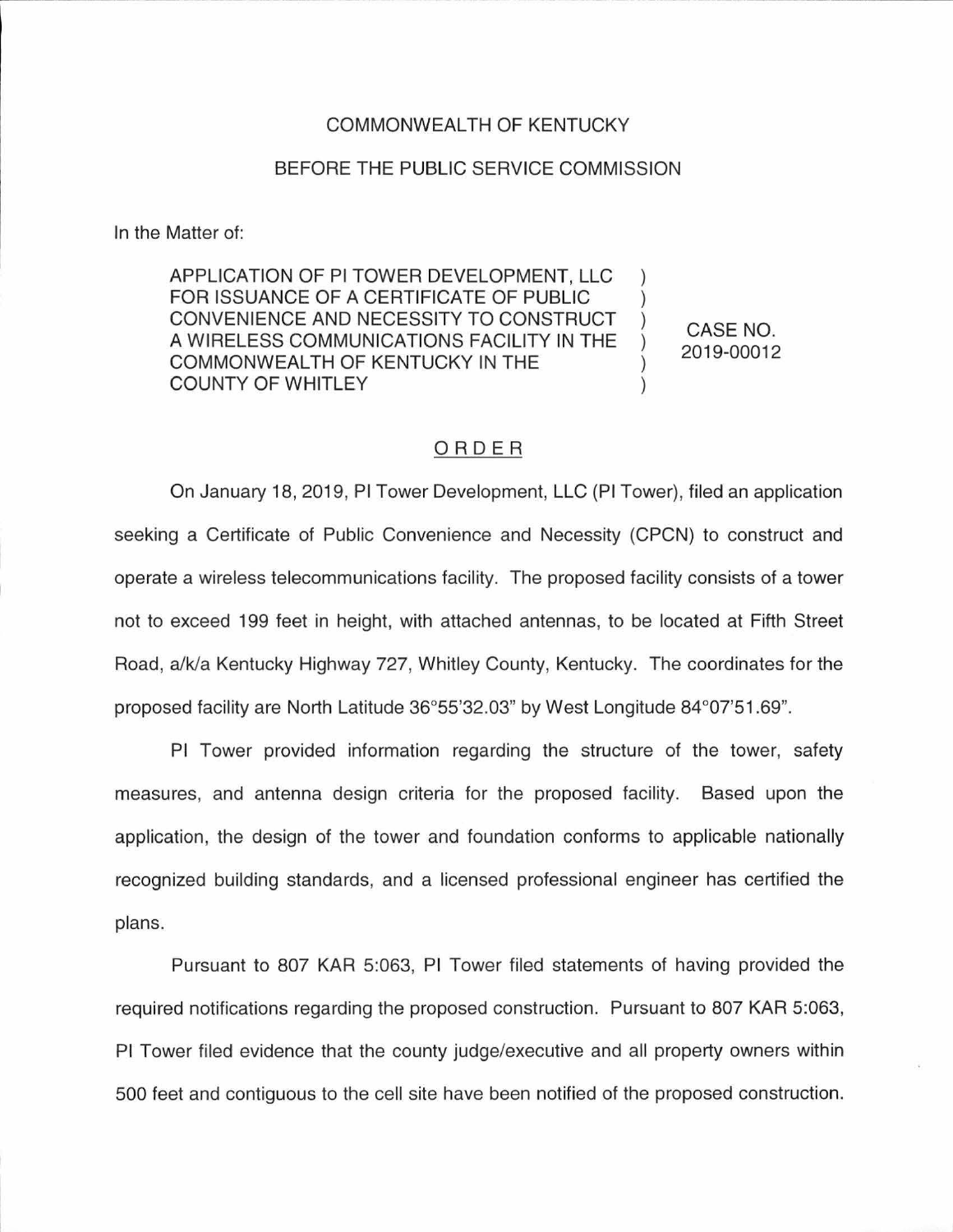The notices solicited any comments and informed the recipients of their right to request intervention. As of the date of this Order, no public comments or requests for intervention have been received.

Pl Tower has filed applications with the Federal Aviation Administration (FAA) and the Kentucky Airport Zoning Commission (KAZC) seeking approval for the construction and operation of the proposed facility. Both applications have been approved.

The Commission, having considered the evidence of record and being otherwise sufficiently advised, finds that Pl Tower has demonstrated that a facility is necessary to provide adequate utility service and, therefore, a CPCN to construct the proposed facility should be granted.

Pursuant to KRS 278.280, the Commission is required to determine proper practices to be observed when it finds, upon complaint or on its own motion, that the facilities of any utility subject to its jurisdiction are unreasonable, unsafe, improper, or insufficient. To assist the Commission in its efforts to comply with this mandate, Pl Tower should notify the Commission if the antenna tower is not used to provide service in the manner set out in the application and this Order. Upon receipt of such notice, the Commission may, on its own motion, institute proceedings to consider the proper practices, including removal of the unused antenna tower, which should be observed by Pl Tower.

## IT IS THEREFORE ORDERED that:

1. Pl Tower is granted a CPCN to construct a wireless telecommunications facility. The proposed facility consists of a tower not to exceed 199 feet in height, with attached antennas, to be located at Fifth Street Road, a/k/a Kentucky Highway 727,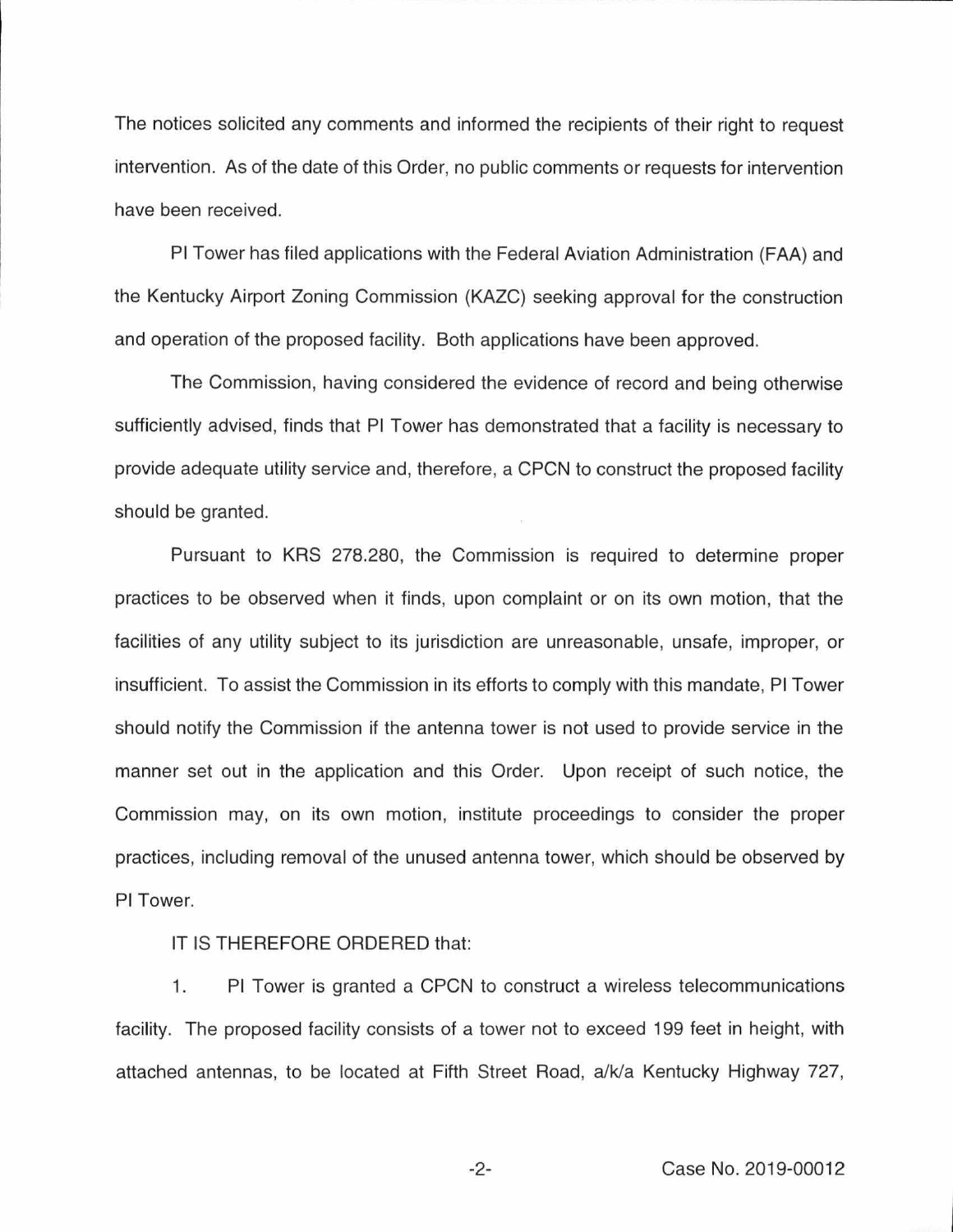Whitley County, Kentucky. The coordinates for the proposed facility are North Latitude 36°55'32.03" by West Longitude 84°07'51.69".

2. Pl Tower shall immediately notify the Commission in writing if, after the antenna tower is built and utility service is commenced, the tower is not used for a period of three months in the manner authorized by this Order.

3. Documents filed, if any, in the future pursuant to ordering paragraph 2 herein shall reference this case number and shall be retained in the post-case correspondence file.

4. This case is closed and removed from the Commission's docket.

# [REMAINDER OF PAGE INTENTIONALLY LEFT BLANK]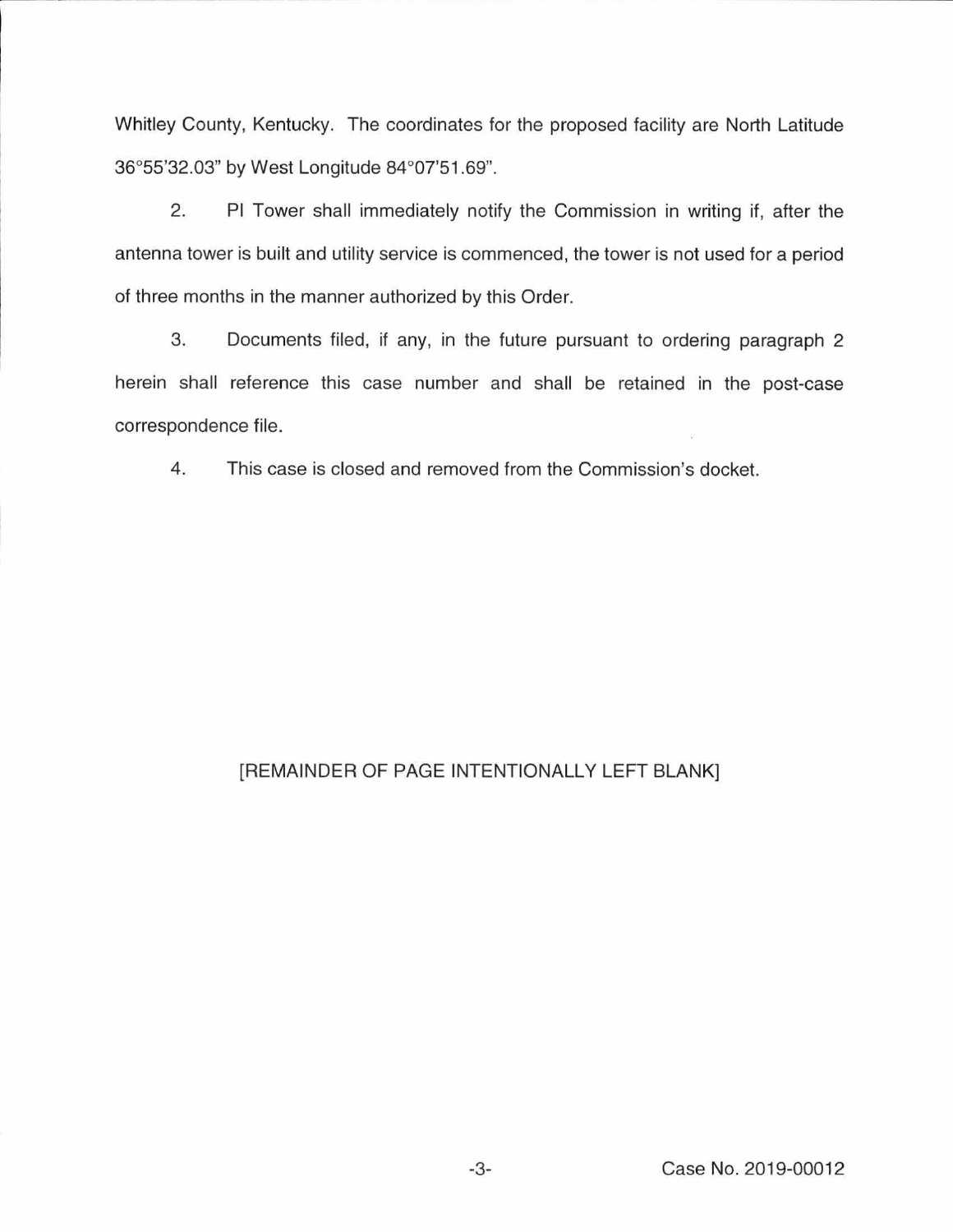By the Commission



ATTEST:

Twee R. Punso

Executive Director